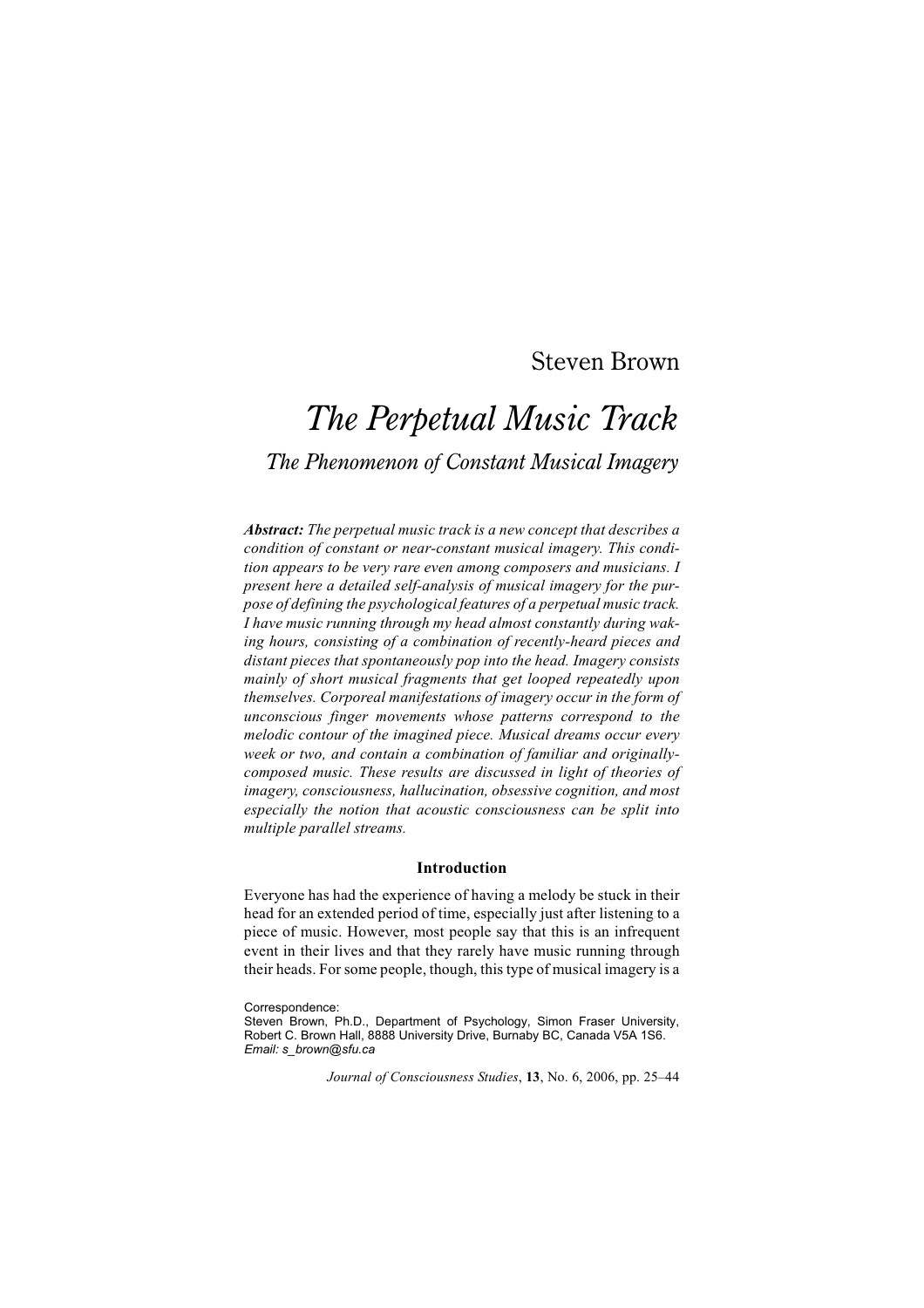constant experience. They nearly always have music running through their heads, occasionally even during their dream time. In other words, they have what could be called a 'perpetual music track' (PMT) running through their heads, where this term refers to a state of constant or near-constant musical imagery.

To the best of my knowledge the PMT phenomenon has not been characterized in the mental imagery or music psychology literatures, and so this report might well represent the first description of it in a healthy (non-neurologically-compromised) person. I present here a detailed self-analysis of musical imagery for the purpose of characterizing the general psychological features of a PMT. The PMT phenomenon is described with regard to the constancy and content of musical imagery, general corporeal manifestations of musical imagery, and the frequency and nature of music in dreams. The music track runs more or less in parallel with verbal imagery, and so these results have important implications for theories of consciousness, mental imagery, and brain function. Most especially, they have implications for understanding the real-time experience of musical imagery. Much of the experimental auditory-imagery literature has examined the extent to which imagery faithfully represents the phenomenal properties of auditory perception (Reisberg, 1992). However, experimental approaches to this problem effectively eliminate any focus on imagery's functional role in human life, i.e., when it occurs, how it occurs, what its contents are, what stimulates it, what inhibits it, what effect it has on the imager, and so on. Such things are best studied using a phenomenological approach to imagery, something that has thus far been absent in the scientific literature devoted to the subject. The present self-analysis is the first systematic, qualitative description of musical imagery in a healthy person. In addition, it is a case study highlighting one extreme form of musical imagery, namely perpetual imagery.

## **Methods**

#### *Methodology*

The method used here is a self-analysis based on two years of continuous observation. After having discussed this project with a large number of musicians, composers and musicologists, I have not yet been able to find another person with perpetual imagery, even after attending an international conference devoted specifically to the subject of musical imagery (see Godøy & Jørgensen, 2001). This is not to say that such people do not exist but only that they are not at all prevalent in the population of people in which one would expect to find them the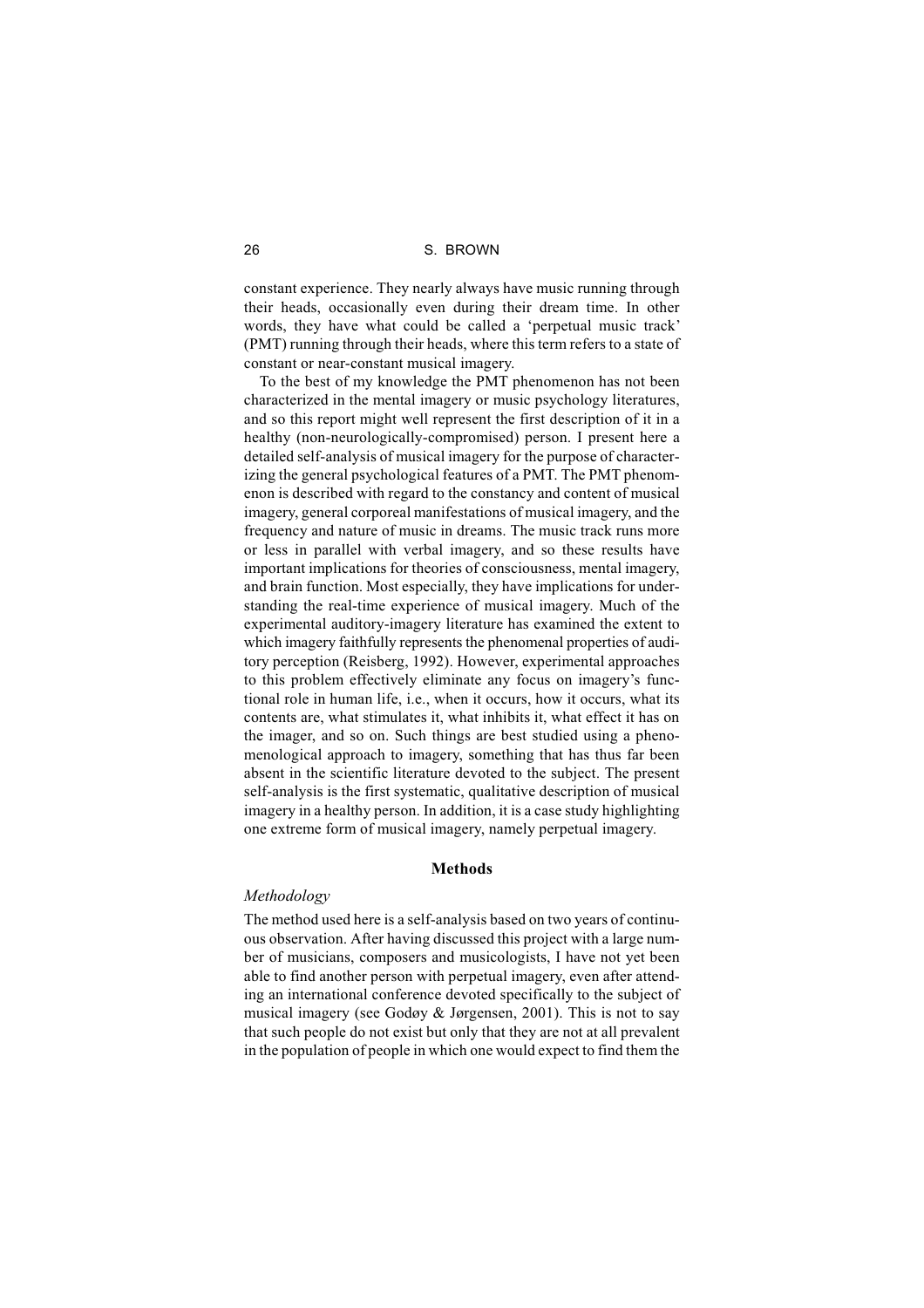most. In doing a self-analysis, I am presenting a phenomenological profile that can be readily applied to other people. The experimental literature on musical imagery has been devoid of phenomenological detail, and so the theoretical ground covered in the current selfanalysis is not explored in any other publication dealing with musical imagery or perception.

For many years now, I have been aware of the fact that I have strong and frequent musical imagery. Two years ago, I began an analysis and documentation of my imagery with the goal of developing a questionnaire that could be used for a qualitative analysis of other perpetual imagers. This began a period of continuous observation whose results are documented here. While there are unquestionably limitations in assessing the reliability of self-perceived mental processes, the phenomena described in this paper have shown minimal variability over this time period. As the PMT is something of an extreme condition, the current analysis should be seen in the same light as any case study in the literature (quite common in psychology and neuropsychology), except that the author is the subject. And as with any case study, validation of its findings will depend upon replication of the described phenomena with a larger sample of individuals.

In *An Introduction to the Psychology of Dreaming* (1997), Bulkeley discusses the vital importance of self-analysis to scientific psychology. Although his argument deals with dreaming, it is perfectly applicable to musical imagery as well:

Beginning with the pioneering self-analyses of Freud and Jung, psychologists have regularly drawn on their own dreams as one important resource in pursuing their research. This does, it must be admitted, give dream psychology the appearance of being subjective and unscientific. But the unavoidable empirical fact is that our most direct means of access to the images, sensations, and emotions found in dreams is through our own dreams. Although debate about proper research methodology continues, most dream psychologists agree that if self-analysis is combined with solid findings from other research methods, there is nothing dangerous or unscientific about examining one's own dreams. Indeed the history of modern dream psychology has demonstrated that *many of the most creative new breakthroughs have come from researchers who have taken innovative approaches to their personal dream experiences* (pp. 101–2, emphasis added).

As with any case-study approach in science, there are significant concerns about the generalizability of the findings to be presented here. On the one hand is the fact that many people have had the experience of having a tune stuck in their head at some point or another in their life. But on the other is the realization that this process has not been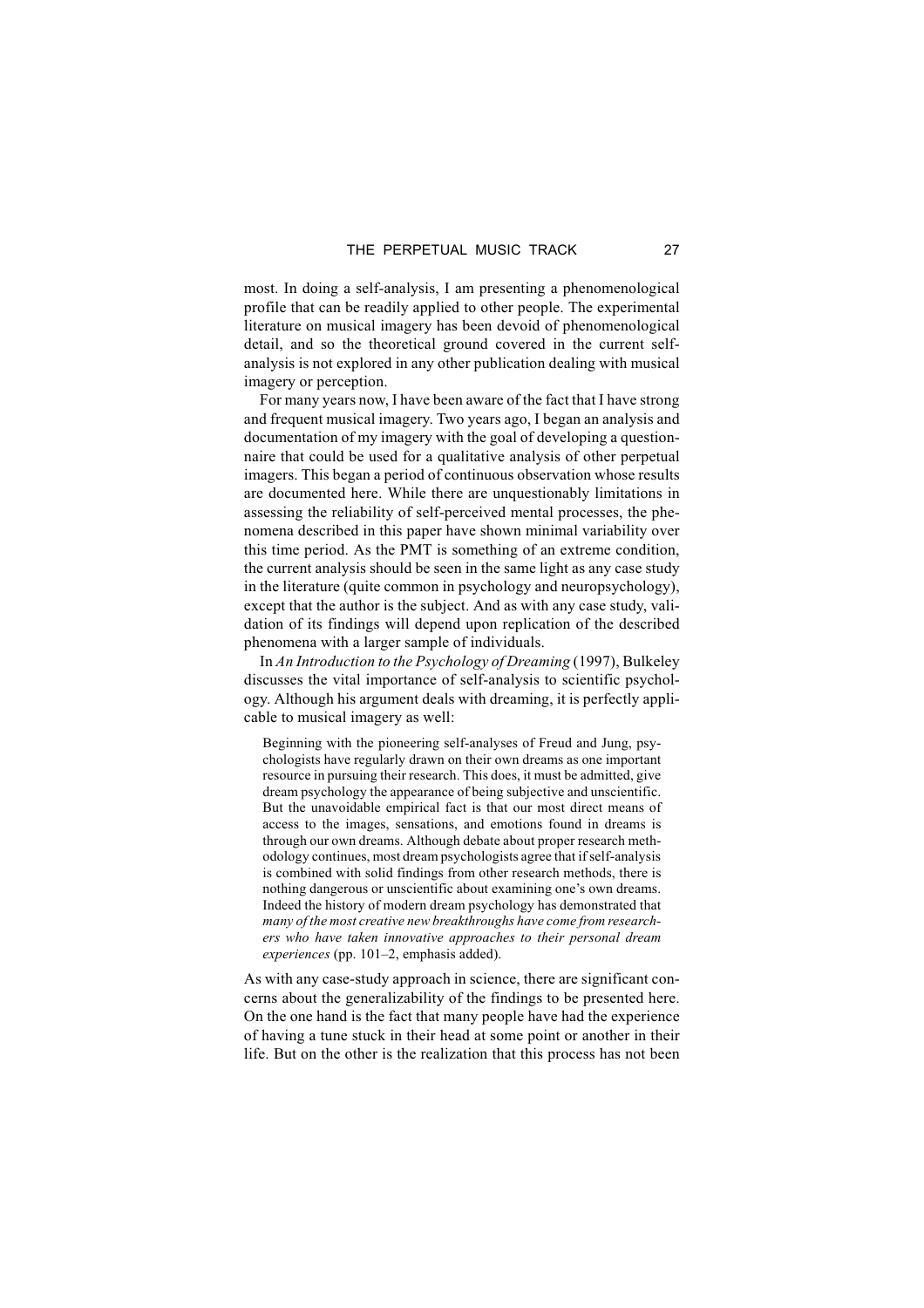analysed with rigorous scientific methods, neither in occasional imagers nor in perpetual imagers like me. Such a caveat must be kept in mind in considering the results presented below.

#### *Subject*

I am a 43-year old nonprofessional pianist and composer. I began my musical studies at the age of 7, initially aspiring to be a concert pianist. My mother is a non-professional pianist and was my first music teacher. My father has a good though untrained voice and is quite prone to singing to himself for pleasure. I play the piano one to two hours per day, specializing in the repertoire of the early 20th century, such as the Preludes of Debussy and the Sonatas of Prokofieff. About half of my playing time is devoted to improvisation and composing. I listen to music between one and two hours each day, covering a wide range of musical styles. I have good relative pitch and a strong background in music theory and history. Although I do not have absolute pitch, I have confirmed on numerous occasions that I imagine musical works in their correct key (Levitin & Rogers, 2005). This is in accord with a self-analysis done by Ward (1990; 1999) who, during the course of one year, whistled or sang into a tape recorder every tune that spontaneously popped into his head, and found that he was reproducibly  $+/- 2$  semitones from the correct key.

#### **Results**

My music track will be described with regard to four general properties: (1) the nature and constancy of musical imagery; (2) the content of musical imagery; (3) general corporeal manifestations of musical imagery; and (4) the frequency and content of music in dreams.

#### *Nature and constancy of musical imagery*

I have music running through my head nearly constantly during waking hours; my music track thus shows great 'automaticity'. The exception consists of times of high engagement with auditory stimuli, such as during conversation, music listening, or television viewing. This is not to say that the music track is silent during these times, only reduced. However, such musical imagery can be quite active while reading, writing, walking, or just thinking. These observations suggest two things about musical imagery. First, while music and speech represent two sub-modalities of acoustic cognition, their imagery tracks are more or less independent and can operate in parallel. For example, I have little difficulty attending simultaneously to a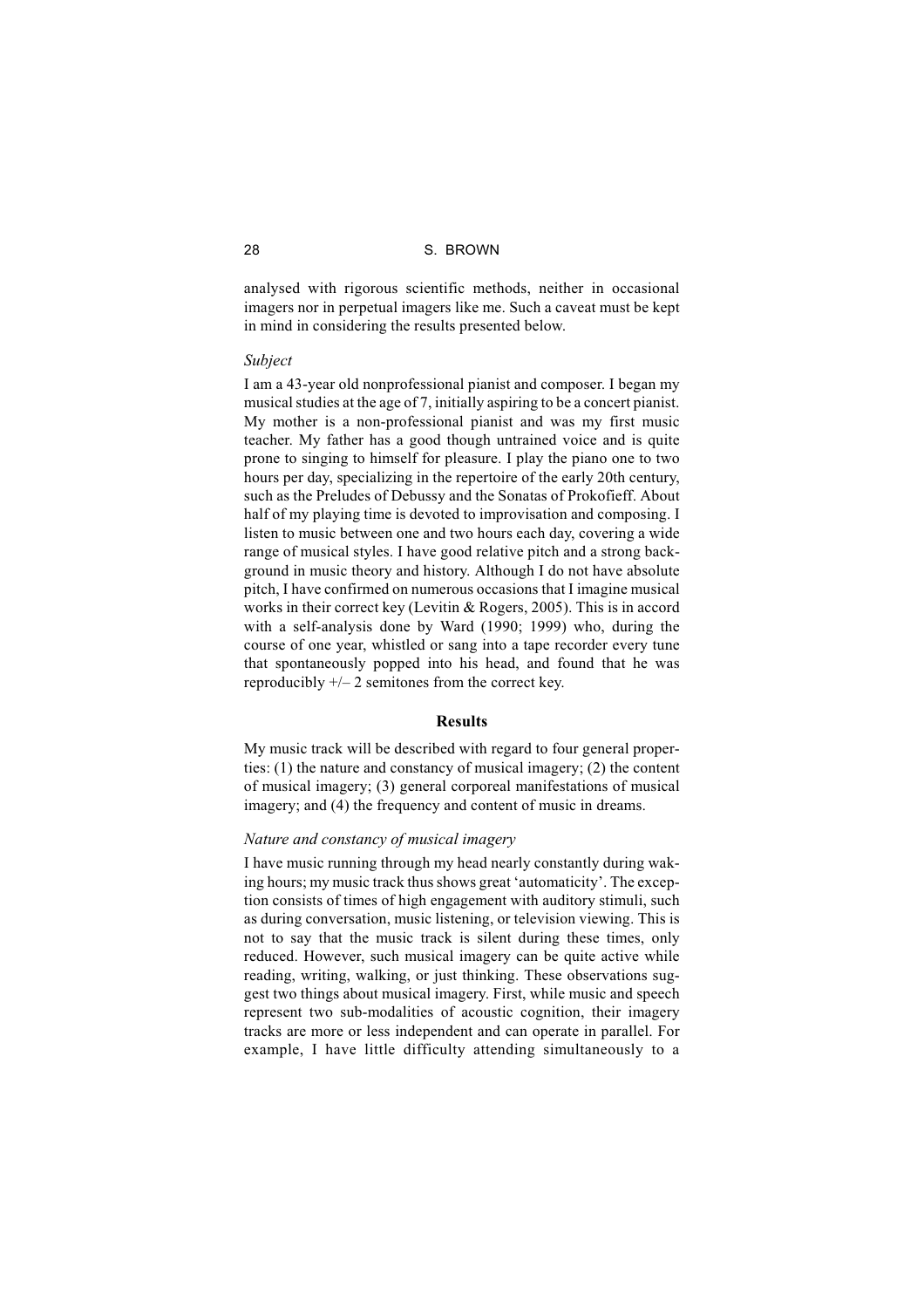conversation with a friend and to the background music in a restaurant. Also, during much of my reading and writing time, I attend to the music of my PMT in parallel. Second, interference with musical imagery is stronger for real acoustic stimuli than for imagined acoustic stimuli; real stimuli (of either sub-modality) compete much better than imagined stimuli for musical imagery.

My musical imagery shows a very high acoustic fidelity with regard to pitch, loudness, rhythm, tempo, and timbre, suggesting that I have good auditory long-term memory. I can differentiate various instruments, and can attain orchestral richness in my imagery. In addition, I can distinguish loud and soft passages of music and can image crescendos and diminuendos in ways resembling the amplitude contours of actual pieces of music. This is consistent with the general understanding of musical imagery that has emerged from experimental studies (Weber & Brown, 1986; Halpern, 1988a,b; 1989; 1992; Godøy & Jørgensen, 2001). It is important to note that unlike the 'inner voice' (i.e., the internal monologue of verbal imagery), the music of my PMT is almost never 'self-produced' at the vocal level: I virtually never hear myself singing (although we could probably imagine a different situation for a singer). The most common selfproduction consists of visual imagery of my hands playing an imaged piano work on a keyboard. This is often accompanied by visualization of a musical score.

The volume of the music track in my head depends on the extent to which music is the focus of my consciousness. When the music track is the dominant focus, its volume is quite comparable to that of the verbal imagery track, being neither greatly louder nor greatly softer. When it is not the dominant focus, the music track will play quietly in the background, occasionally becoming amplified as it pops its head into awareness. The major issue, then, is the degree to which the PMT functions in either a 'split-conscious' or 'unconscious' mode. It is difficult to give an estimation of the proportion of the time that the music track functions in each of these modes. The important point to highlight, however, is that the PMT can clearly operate in a split-conscious mode, thus arguing that musical imagery and verbal imagery are parallel and separable.

#### *Content of musical imagery*

The content of my music track consists of a combination of recently-heard music and distant (but familiar) pieces that spontaneously pop into my head. As mentioned earlier, these pieces are usually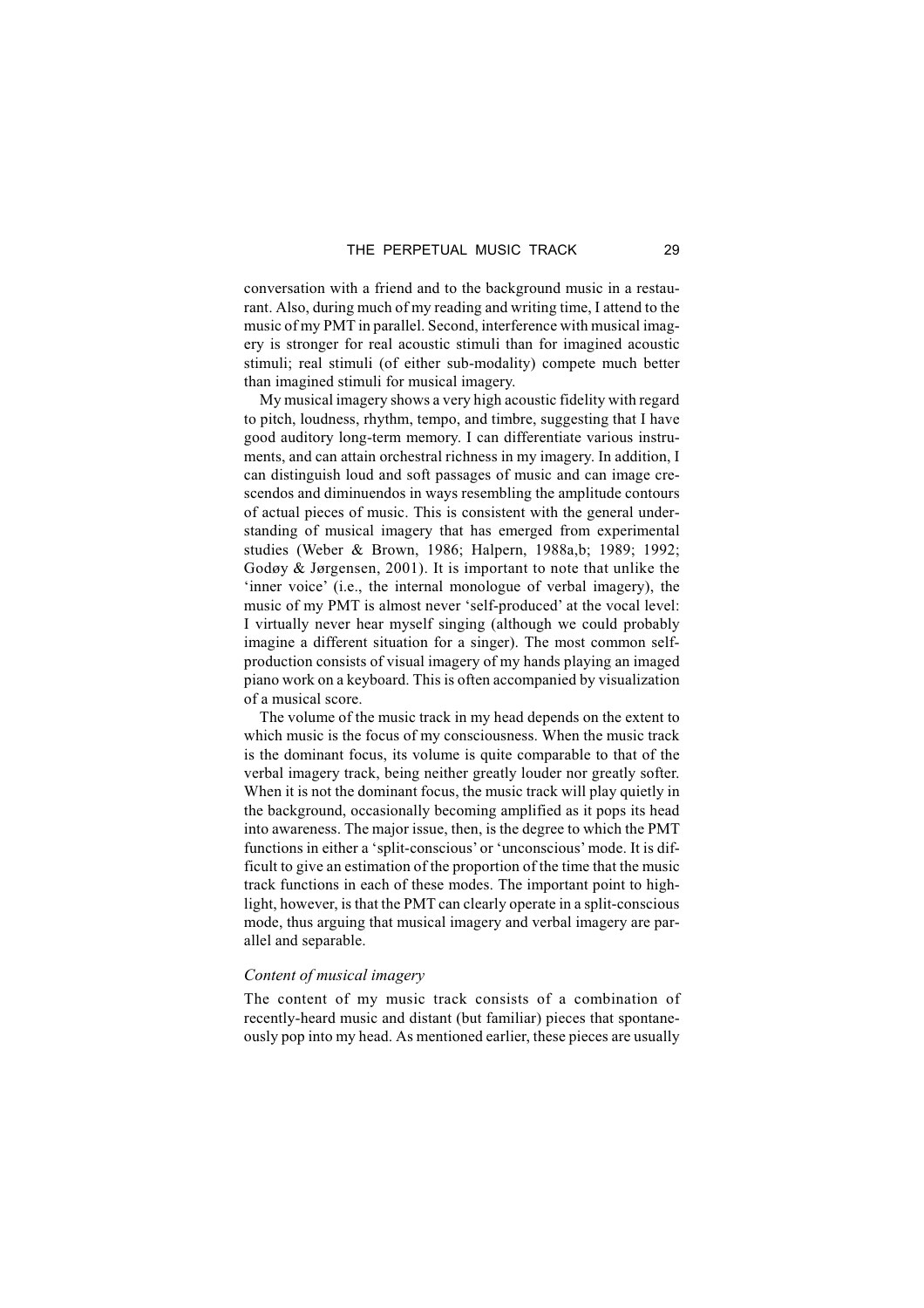heard in their original key even though I do not have absolute pitch recognition. Invariably, *fragments* of music rather than whole pieces are heard, and these tend to last between 5 and 15 seconds in duration. These fragments tend to get *looped* repeatedly upon themselves, sometimes for hours on end, before proceeding onto another piece or fragment of music. Alternatively, the music track jumps between different fragments of the same piece, usually looping a given fragment for some time before switching to a new fragment or a previous fragment of that piece.

The boundaries of the looped fragments are not identical between repetitions, and are in general quite fuzzy. However, they correspond more or less to phrase boundaries in the music, where the end point of the fragment is usually more stable than the starting point. A given fragment has a minimum size, say for example measures  $95-100<sup>1</sup>$  of a piece. Thus, some repetitions will include only this core fragment. Others will be larger, but will include the core fragment, say measures 93–100 or 90–100. Less often will fragments occur in the form of measures 95–105 or 90–97, where the end point is violated. Likewise, a new fragment of the same piece may become switched to, say measures 42–49, and this may begin a similar process of looping before flipping back to the 95–100 core fragment. We can thus call this process 'imprecise looping' or 'looping with variation', where the loops are made up of a combination of stable and variable elements. This general 'loopiness' of the PMT contrasts with the 'streaminess' of the verbal imagery track. This distinction highlights an important difference between the natures of music and language: music is much more formulaic, redundant and repetitive than language (Lomax, 1968), and the loopiness of the PMT might be a reflection of this general property of music.

I typically hear between 2 and 10 different fragments on a daily basis although this varies quite a bit with my musical activity/listening on a given day. The vast majority of my musical imagery is involuntary. While I have the capacity to wilfully evoke particular pieces of music, to run through them in my head, and even to manipulate the sounds of the instruments/voices for compositional purposes, I eventually fall back into a mode of involuntary and automatic musical imagery, invariably comprised of repeatedly looped fragments of the type described above. The music track cannot be voluntarily turned off any more so than the inner voice can be.

<sup>[1]</sup> In British parlance, "bars 95–100" — Ed.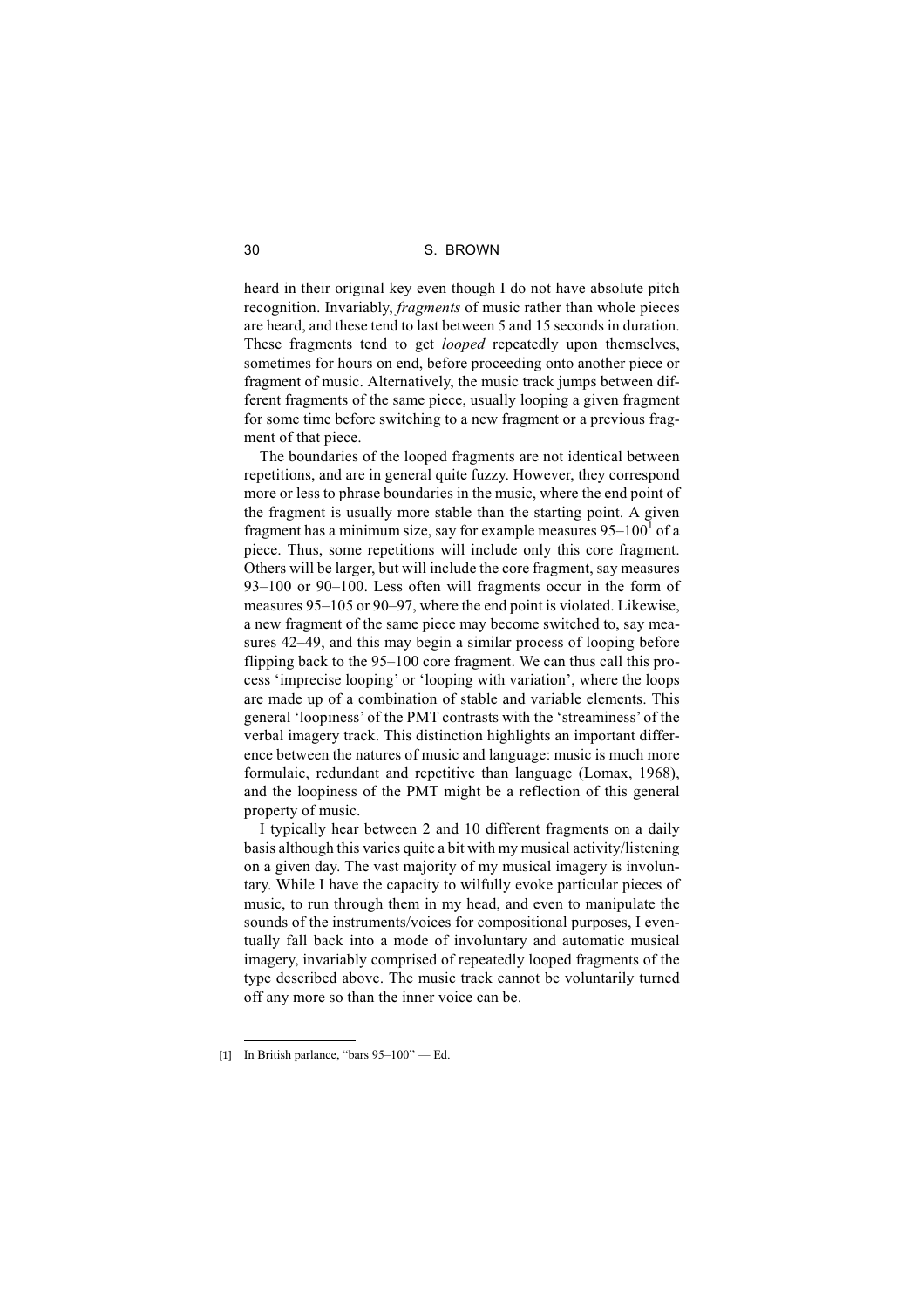What determines which piece I hear at a given time? In general, the most recently heard piece of music on a particular day is the one that will be imagined first. In the absence of that, some other piece of music, usually something heard the day before, will take over. On other occasions, distant pieces spontaneously pop into my head. However, the overriding emphasis is on pieces heard or played during the preceding few days. Some pieces of music seem very 'sticky' from an imagery standpoint and are actively avoided during morning listening times. That is, they stay in my head and loop for extended periods of time without let-up. This highlights the point that I find almost nothing pleasurable about having a PMT. Rather, it is quite a distraction most of the time, the kind of thing I wish I could turn off. Interestingly, many of the fragments that get looped the most are passages of music that I find the most emotive and affecting. This often makes me feel distant from the people around me. I can be engaged in mundane conversations with co-workers while having highly moving musical passages running repeatedly through my head. This creates an undesirable psychological feeling of detachment from my social environment.

# *Corporeal manifestations of the PMT*

Occasionally we see people in public places drumming on their laps, tapping their feet on the floor, or strumming an imagery guitar. In addition, we sometimes encounter people singing, whistling, or humming to themselves. We feel certain that they are experiencing musical imagery in a vivid way. In like manner, I have strong and frequent corporeal manifestations of my musical imagery. As I am a pianist, this takes the dominant form of strong finger movements in both hands. Every surface becomes a potential air-piano: a table, my lap, the ground, a wall, etc. These movements are automatic, unconscious, and extremely difficult to control, to the point of being distracting. Secondary effects include foot tapping, rhythmic walking, dancing in place, and humming. Such corporeal movements don't seem to be merely passive by-products of the PMT but rather function to reinforce it.

Importantly, finger movements can begin while I am consciously running through a piece of music in my head but can extend quite a bit past the time that the piece ceases to be the dominant focus of my awareness. My mind can then wander onto other subjects (via verbal consciousness) but the finger movements can continue unabated in an unconscious manner for up to 15 minutes afterwards. On occasion, I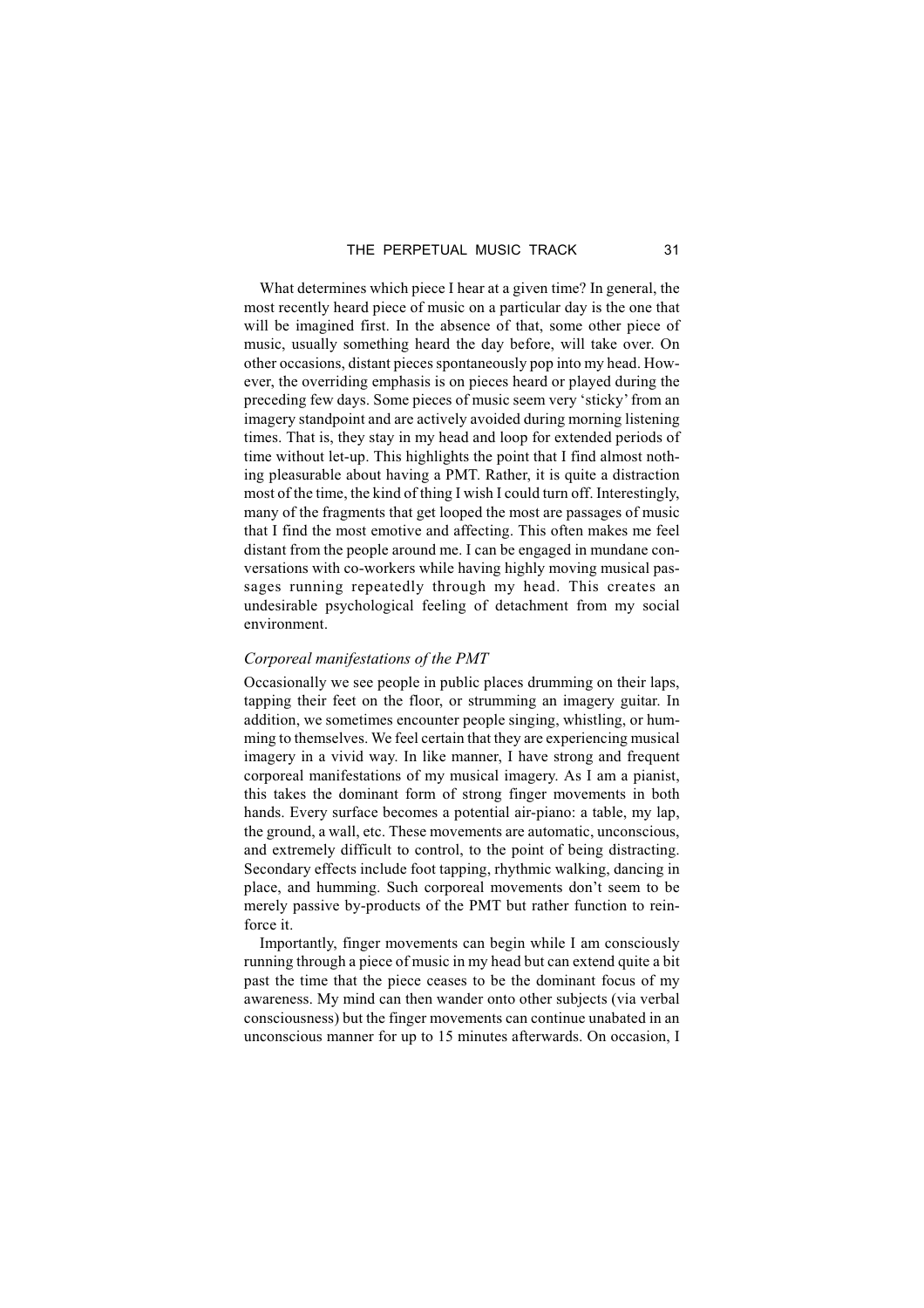will become consciously aware of my finger movements, and will 'consult' them to find out what piece of music is playing on my musical imagery track. This process of consulting the body for information about musical imagery is especially prominent just after waking up, when there is quite a bit of involuntary and repetitive movements of the hands and feet in synchrony with unconscious musical imagery (see below).

The most significant feature of my finger movements is that *they map out the contour of the melodic line* with nearly perfect accuracy as it would be rendered on a piano keyboard. In other words, the relative positioning of the higher and lower pitches of a melodic line is perfectly represented by the pattern of the finger movements in each of my two hands. For example, an ascending CEG triad will be played with the thumb, third finger and pinkie of the right hand (among many other arrangements) and never in some configuration that violates the contour of the musical line. This applies equally well to known music as to completely improvised melodies. Kinesthetic imagery of the hand and piano keyboard is thus highly accurate during musical imagery, at least in a relative (if not absolute) sense. As an aside, I have strong waking imagery of the computer keyboard, and will frequently image myself typing out individual words (and, more rarely, short phrases) that are spoken by friends or colleagues. This will often be accompanied by actual tapping by the fingers. As with my music track, this tends to occur in a highly repetitive manner, like a non-stop loop for a single typed word or phrase. On occasion such typed words can be 'musicalized' such that a correspondence is imagined between the positions of the keys on the computer keyboard and those of the piano keyboard, thus converting the word or phrase into a musical fragment (e.g., h-i-p can easily become D- F#-A#).

One last feature of my corporeal manifestations bears mentioning. I notice that when I am consciously running through a piece of music in my head, my breathing pattern often synchronizes with the rhythm of the music that I am imaging, as if I were actually singing the music. This can apply as much to the imagery of instrumental works as to that of vocal ones. This might suggest a role for sub-vocalization in musical imagery (Smith *et al*., 1995, Experiment 3). Murphy *et al*. (1997) showed that vocalized speech produced a pattern of breathing comprised of a rapid inspiration followed by a long and controlled phase of expiration, but that imaged speech produced a regular breathing pattern essentially identical to that of the resting state. Interestingly, silent mouthing of speech — in which articulation occurred in the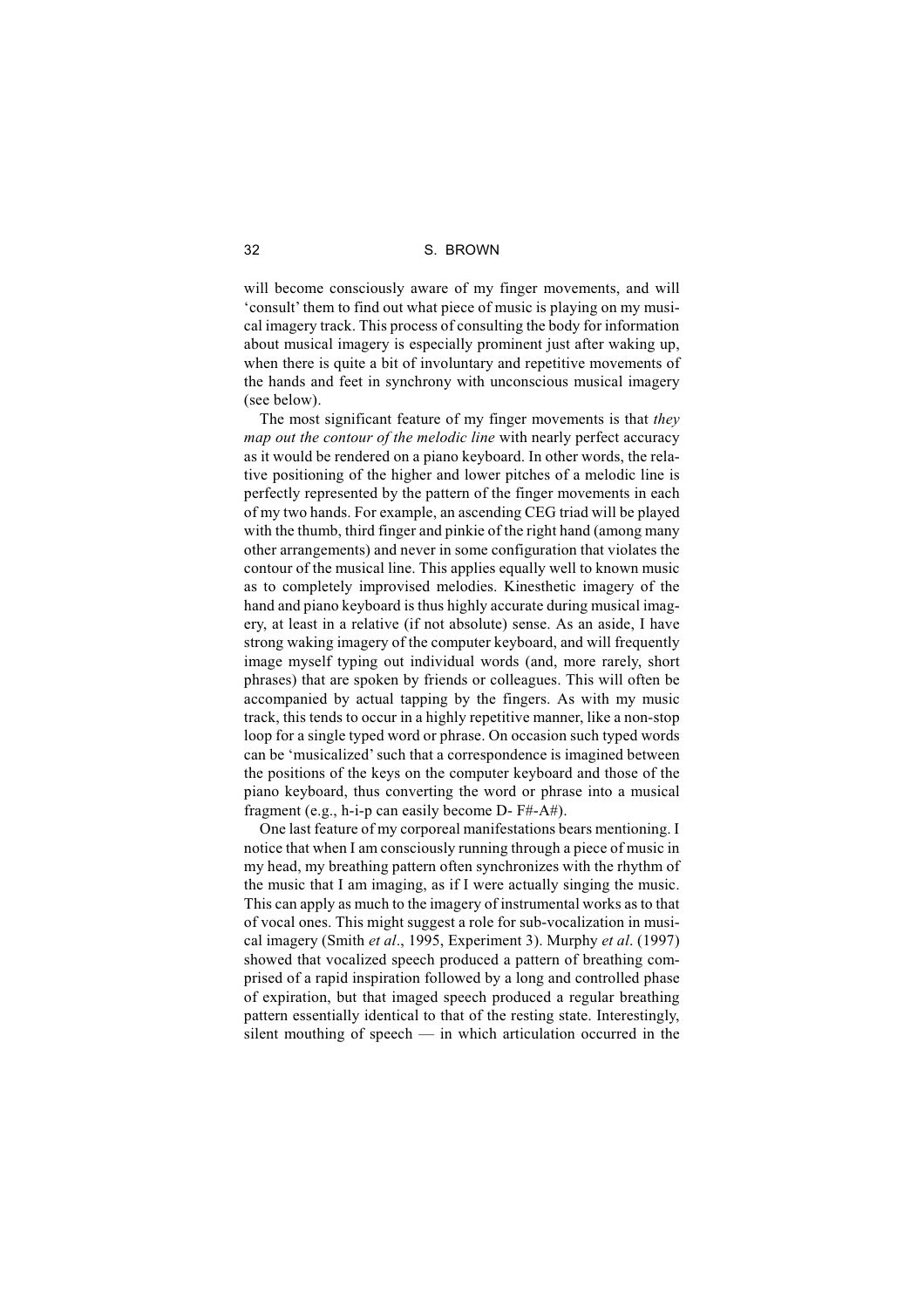absence of vocalization — produced a pattern that was intermediate between these two extremes, although closer to silent speech.

#### *Frequency and content of music in dreams*

Although not directly related to the phenomenon of waking musical imagery, musical dreams reveal several interesting properties of musical cognition. They will be discussed here in order to develop a more general view of musical consciousness. I can recall hearing music in my dreams once every week or two. I hear a combination of familiar music and original music (i.e., music composed in the dream), with roughly equal proportions of both. When I can remember a musical dream upon waking, I have no difficulty at all in determining whether I have dreamt a familiar or original piece. However, I have thus far never been able to access original music after waking (much to my dismay). Instead what I recall is a general feeling for the musical and affective qualities of the piece, for example its style, tempo, tonality, orchestration, or emotional tone. Although I have only ever composed music for the piano, my dreams of original music invariably involve richly orchestrated scores, often in the impressionistic or early 20th century styles, which are my styles of preference. It is usually a type of music that I find extremely beautiful and affecting. Thus I often wake up with the ineffable feeling of having dreamt something beautiful yet unattainable, something that can be put down in neither notes nor words. Interestingly, *the music in my dreams is never looped* but consists of continuous passages, thus showing a pattern similar to waking music listening and dissimilar from musical imagery. This applies to both familiar and original pieces. In addition to musical imagery, I have strikingly vivid and colourful visual imagery in my dreams, including the visualization of tremendous cityscapes and landscapes.

Musical dreams frequently have a musical scenario to them either pleasant or nightmarish — and can involve playing an instrument or visualizing a musical score. On a small number of occasions, I have had accurate visualizations of a few measures of original musical compositions in dreams, and this is the closest I have come thus far to accessing original music after waking. Musical dreams tend to have the characteristically bizarre quality of dreams generally, and this can apply to the musical passages as well as to the background scenarios. While I can occasionally dream a completely faithful passage of music (sometimes lasting a minute or two), I more generally hear garbled pieces in a way that is typical of dream consciousness. My most unusual musical dream was one in which I heard an original piece of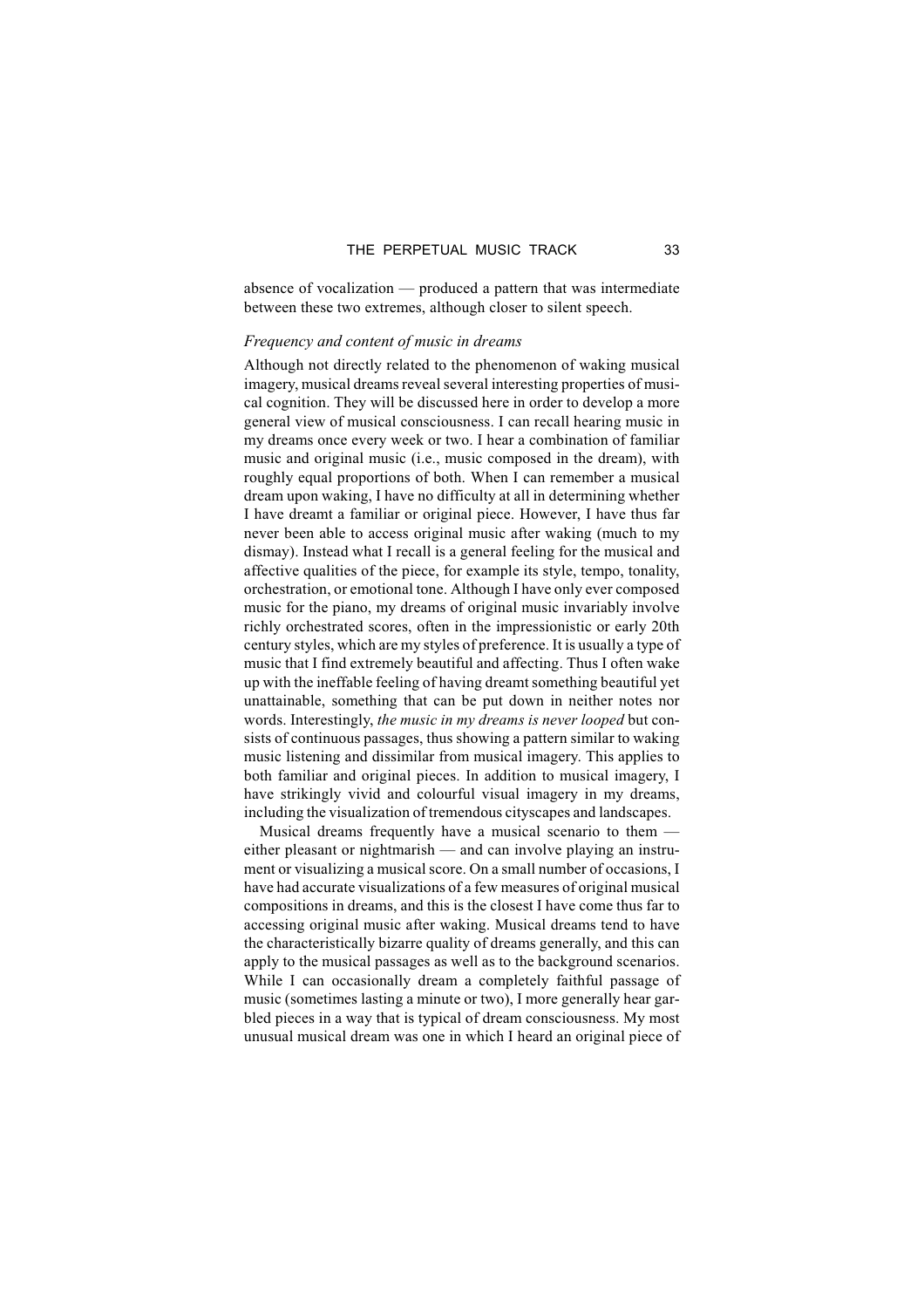music in the style of Tchaikovsky. Upon waking, I was quite aware that this was an original piece and not a known work of Tchaikovsky. In other words, I had composed in my dreams a pastiche in the style of Tchaikovsky. I could recall a characteristically Tchaikovskian chord progression, orchestration, and *tempo maestoso* to the music.

I wake up every single morning to music already playing in my head. This takes the form of what I call a 'radio effect': the imagerytrack approximates a radio playing in the background in the sense that it usually takes me some time to become aware of the fact that there is music running through my head as well as to realize what piece is 'playing'. As with waking musical imagery, the wake-up piece is usually something that was heard either on the previous day or during the previous few days. The wake-up period is characterized by a great deal of unconscious and involuntary movement of the hands and, most especially, the feet (i.e., ankle flexion and extension) in synchrony with musical imagery.

One of my most unusual imagery experiences occurred on a trans-Atlantic flight. I had had the first movement of Fauré's Piano Trio running through my head during most of the flight, in which a small number of passages were being looped excessively. I went to sleep on the plane hearing the Fauré Trio in my head. When I woke up five hours later, my music track was stuck in exactly the same fragment as it was when I went to sleep. I had no recollection of hearing the music in my dreams. Such a continuity between the falling-asleep music and wake-up music happened on only one other occasion, and that was a time when I woke up in the middle of the night after having slept only four hours, thus qualifying as a very similar kind of sleep experience to the trans-Atlantic flight.

Such experiences raise the question of whether there are two distinct music tracks (i.e., waking and sleeping) or simply two modes of operation of the same track. If the same fragment can be heard upon falling asleep and waking, what happens to keep that fragment stored or primed-for-action upon waking? Why does waking musical imagery involve looping while dream imagery doesn't?

# **Discussion**

#### *The PMT and normal imagery*

I have presented a self-analysis of near-constant waking musical imagery, a phenomenon that I call the perpetual music track. This may be a new psychological phenomenon as it has not been reported for a healthy person in the mental imagery or music psychology literatures.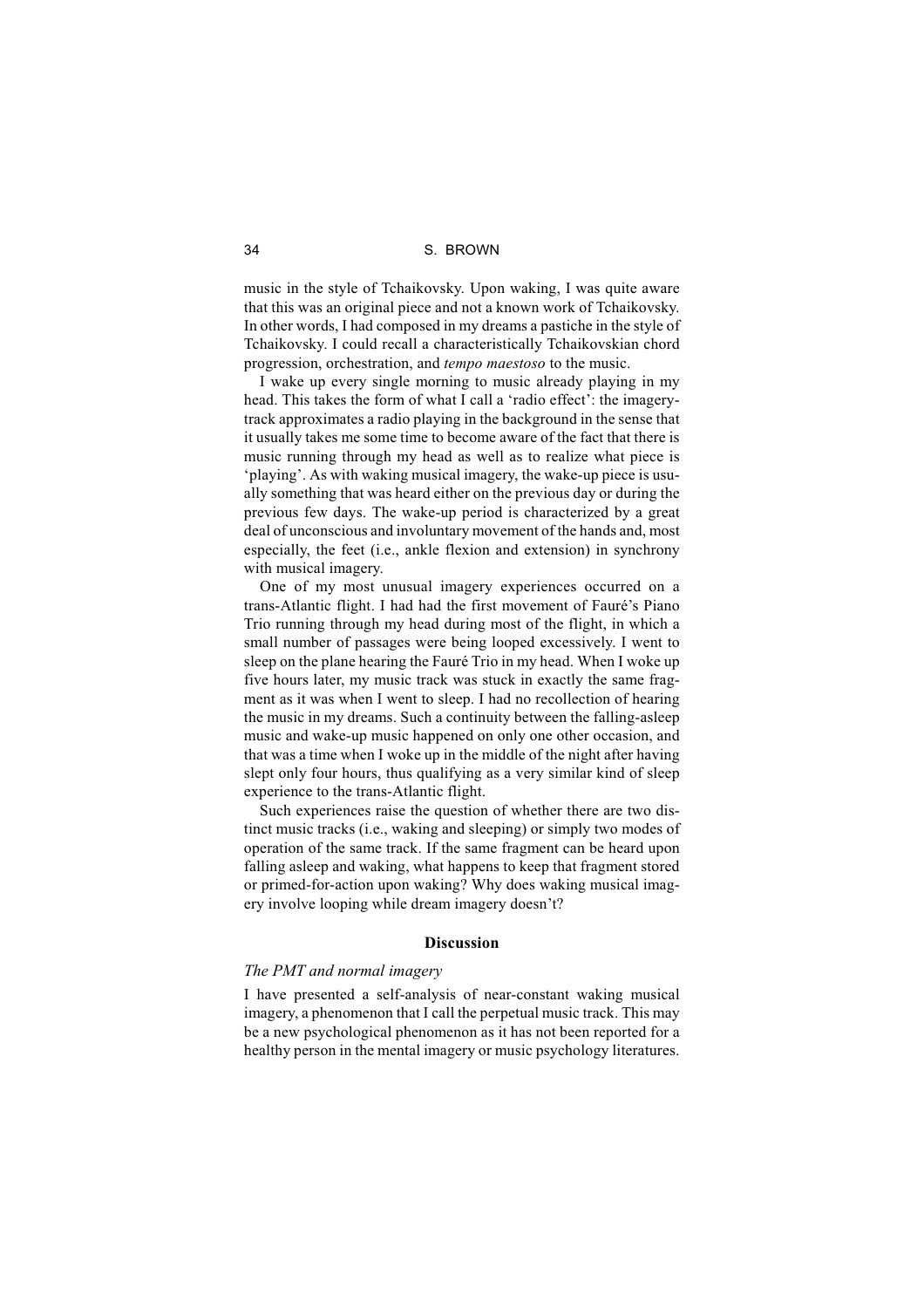Based on anecdotal evidence from colleagues and friends, I have learned that the PMT is a rare phenomenon even among professional musicians and composers. It is thus difficult for me to estimate its actual frequency in the population at large or even in the population of trained musicians.

It is of course very important to apply the current description to other people who have perpetual musical imagery and determine what properties are shared between us. It will first of all be necessary to characterize the variability of the imagery itself and determine to what extent the music tracks of other people conform to that of my own. This should include an analysis of the contents, frequency, acuity, cross-modal processing, stimulants, inhibitors, and body manifestations of musical imagery. In addition, it will be important to see if any life-history variables correlate with the presence of a PMT. This would include analysis of the following factors: personality traits, musical background (e.g., family environment, age beginning musical training), dominant musical activity (instrument playing, singing, conducting, composition, improvisation), types and level of musical skill (e.g., absolute pitch, relative pitch, level of instrumental skill, sight-reading skill, improvisation skill, musical memory, knowledge of music theory), and personal involvement with music (e.g., amount of time listening or playing per day, emotional relationship with music).

Auditory imagery is a critical facet of both the music-listening experience and the musician's art (reviewed in Reisberg, 1992; Godøy & Jørgensen, 2001). For musicians and non-musicians alike, imagery forms an important component of the expectancies involved in the perception of both melody and rhythm. Biological evidence for this comes from neuroimaging studies showing that the brain areas activated during musical imagery are the dominant ones activated during music perception (Zatorre *et al*., 1996; Rao *et al*., 1997; Penhune *et al*., 1998; Halpern & Zatorre, 1999; Meister *et al*., 2004; Halpern *et al*., 2004). Such is the case for the imagery of both familiar and newly-heard tunes, verbal and non-verbal. For musicians, imagery serves several other functions aside from music listening including memorization and mental rehearsal. For composers, there are yet other functions, as many composers work away from instruments and compose solely in their heads. For them, active and accurate musical imagery is a critical skill for creating melodies, harmonies, rhythmic patterns, and instrumental arrangements.

Imagery therefore serves many functions for musicians. However these roles are ones that we could call *voluntary* imagery: times when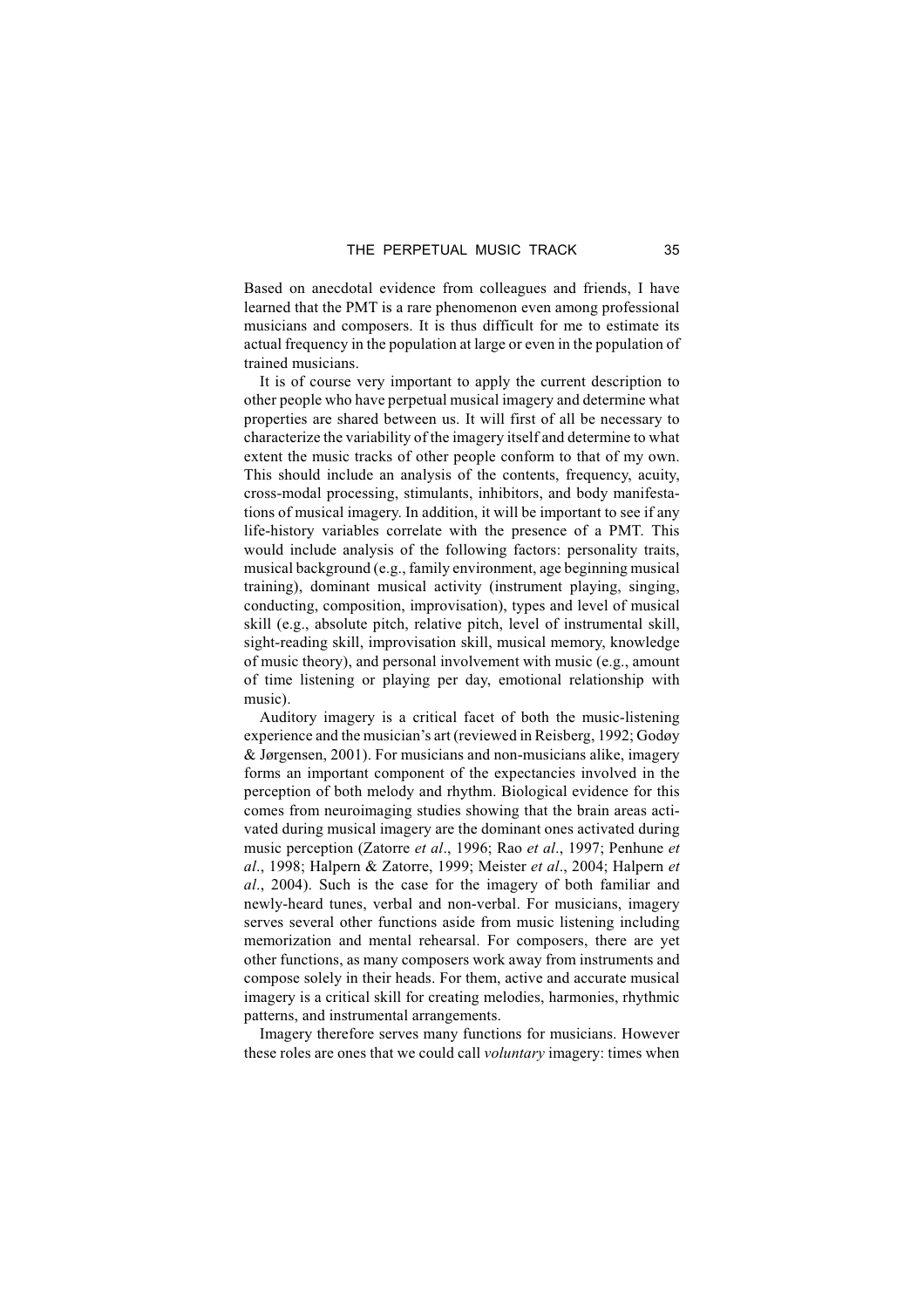people wilfully call up musical imagery in the service of musical practice. In contrast, the PMT functions mostly on an involuntary and automatic level: it is nearly constant, it is based on incessant looping of short fragments, and it involves uncontrollable corporeal effects. It is doubtful that the PMT serves any function for the imager. For me, constant imagery is more of a distraction than anything else. One could perhaps ascribe the function of 'mental rehearsal'to the PMT, as a certain portion of my imagery incorporates musical works that I actually practice or compose. However, the imagery track extends well beyond such works.

#### *Consciousness*

The PMT phenomenon has ramifications for theories of consciousness. Musical imagery might thus serve as an important new source of information for theories about the nature of consciousness. At least four fundamental issues are raised by the current study:

1. The existence and nature of my PMT forces us to confront parallelism models of consciousness. Historically there have been two types of models for the operation of consciousness: 'serial' models strictly involve a single focus of consciousness and a sequential stream of processing; and 'parallelism' models involve multiple sources of information being processed in parallel and coming together in different ways during a fluctuating state of conscious awareness (Kinsbourne, 1988; 1995; Dennett, 1991). The evidence from the PMT is that acoustic consciousness can be split into parallel streams. Much of the discussion about consciousness revolves around the notion of 'binding' (Engel *et al.*, 1999; Revonsuo, 1999; Smythies, 1999; Humphreys, 2003): for example, how the many features of a visual scene (i.e., form, size, colour) can be integrated into a single percept. The PMT phenomenon, in contrast, focuses less on binding and more on the operation of simultaneous, parallel streams. It thus highlights how consciousness is not only bound but*split*. To my mind, the operative metaphor for consciousness is not binding but 'coordination', that is, how the multiple features of conscious awareness are distributed in their appropriate channels in a coordinated fashion. Thus the emphasis is not only on the 'focus'of attention but on the 'division' of attention and the contributions to awareness of multiple, parallel streams both within and between sensory modalities.

One possible criticism of this interpretation is that a phenomenon like my PMT reflects, instead of a high level of divided attention, a breakdown of executive control processes in working memory. In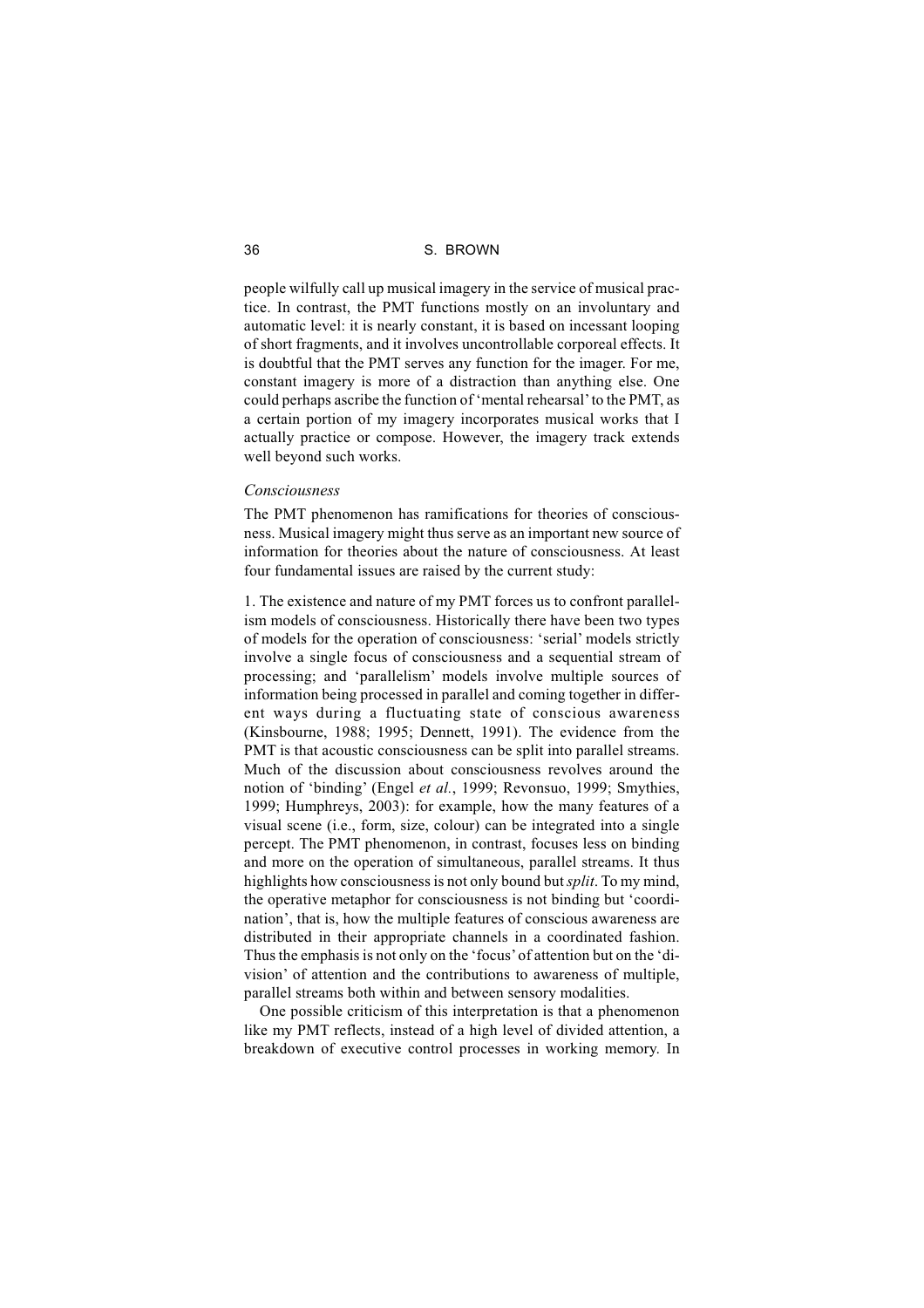reality, it might reflect both types of processes, though at different times. There are certainly times when musical imagery can be a distraction from tasks that I'm engaged in, most commonly during conversations that I am having with people. However, I would say that most of the time the imagery doesn't seem to impair my allocation of attention to other tasks and simply plays in the background as an acoustic stream.

2. The PMT is based on the looping of short fragments of music. I raised the question earlier as to whether the 'loopiness' of PMT might reflect the intrinsic formulaic nature of musical cognition, in contrast to the 'streaminess' of linguistic cognition. 'Song may be recognized and defined as more frequently redundant at more levels than any other kind of vocalizing' (Lomax, 1968, p. 13). If this property of my PMT is borne out by future studies, it would argue that musical imagery and verbal imagery may have different underlying natures, even though both processes are based on combinatorial phonological mechanisms.

3. A major part of people's experience of consciousness is the verbal monologue known as the 'inner voice'. It is interesting to compare the PMT with the inner voice. The most significant similarity is that both seem to show strong automaticity: both are perpetual acoustic tracks. Most people cannot turn off their inner voice, and I have great difficulty voluntarily turning off my music track. A significant difference is that the inner voice is a form of 'self' imagery, one which is characterized by a type of neutral emotional character. For example, loudness (intensity) is one feature which is poorly represented in the inner voice (MacKay, 1992). This is distinguished from imagery of other people's voices, which represents such amplitude modulation. In this regard, the PMT is much closer to the imagery of someone else's voice than to the self-imagery of the inner voice. In other words, it seems to represent all the acoustic features found in the ordinary perception of music. Interestingly, McGuire *et al.* (1996) showed that imagery of 'other' speaking voices engaged the same parts of the brain as those engaged by the inner voice, but also activated other areas — mainly auditory areas — not engaged by it. A follow-up study by Shergill *et al.* (2001) showed additional involvement of brain areas involved in covert articulation, such as the frontal operculum, supplementary motor area and lateral cerebellum. Imagery of 'other' voices led to greater activation of these latter areas than did imagery of one's own voice.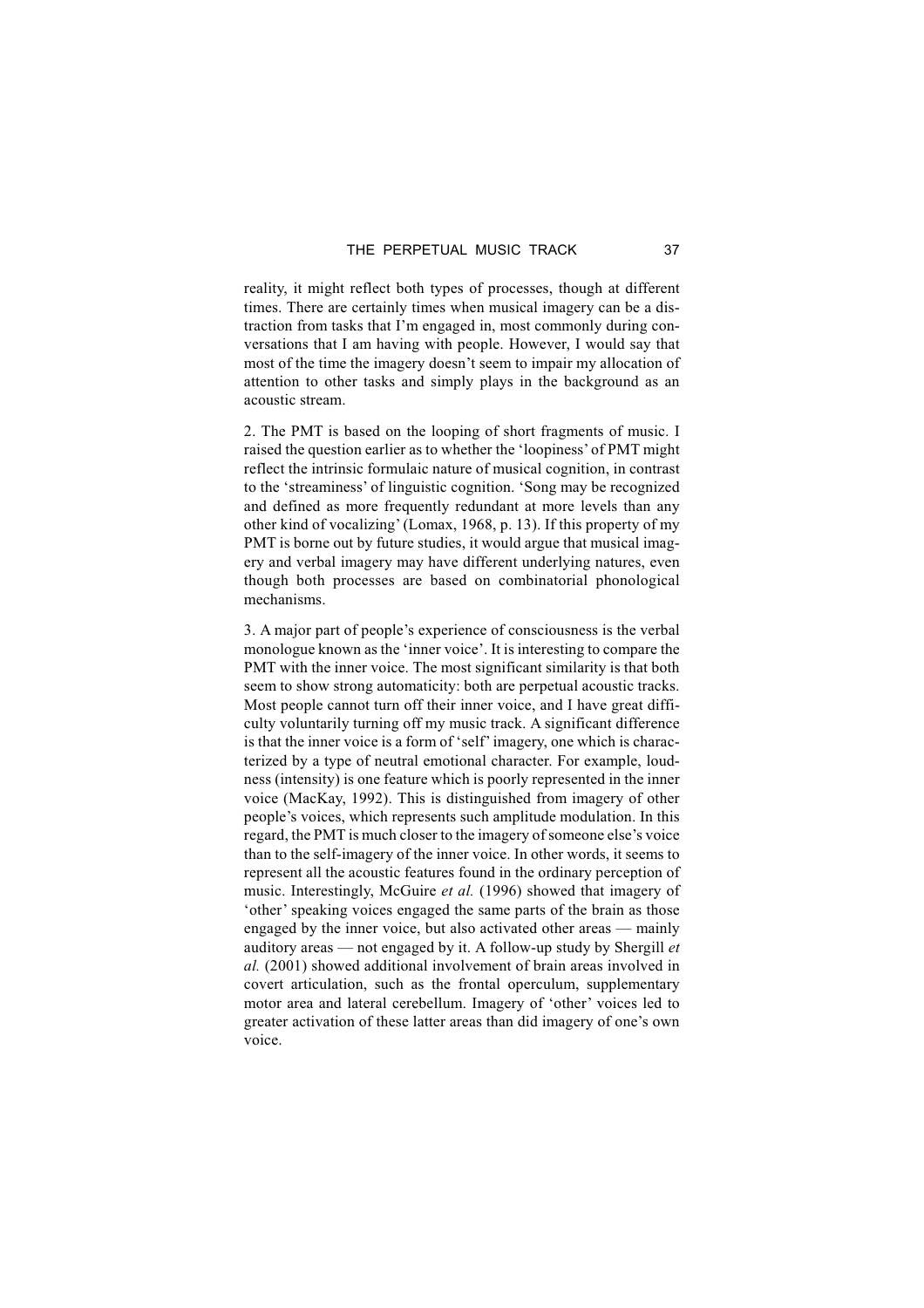4. The intense creativity of my musical dreams, complete with original compositions and richly-orchestrated scores, highlights an important contrast between what one can create in one's mind and what one can actually create and externalize in the world. A good case in point is the composer Maurice Ravel who, as a result of a stroke at the end of his life, developed expressive amusic symptoms, including an inability to sing, play or notate new pieces (Alajouanine, 1948; Sergent, 1993). Ravel was apparently able to compose music at the level of mental imagery, but was completely unable to externalize this music in any form. In a like fashion, the original music of my musical dreams highlights the fact that there can be a great deal of creativity lurking within our minds that we can either not access or not externalize during our waking hours. On some occasions, people *are* able to externalize this information, and there are several well-known cases of people solving problems or coming upon creative ideas in their dreams which they were later able to put to use in their work, for example, the German chemist F. A. Kekulé's discovery of the benzene ring in a dream or Max Bruch's revelation that 'my most beautiful melodies have come to me in dreams'.<sup>2</sup> However, my case, like that of Ravel's, demonstrates more clearly the great chasm that exists between imagination and externalization.

# *Musical hallucinations and obsessive mental phenomena*

In *The Man Who Mistook His Wife for a Hat* (1985), the neurologist Oliver Sacks described two elderly female patients suffering from temporal lobe seizures accompanied by frequent and vivid musical imagery — or what Sacks referred to as 'musical epilepsy'. Both patients likened their musical imagery to a radio playing in the background. For one of these women, the music in her head was so loud that she could barely hear environmental sounds (she also suffered from hearing loss, thus adding to this complication). For the other woman, the music track was less loud but had many properties of a PMT: it involved only three songs; these songs were looped repeatedly in endless cycles; the music track was reduced when she was engaged in other activities like conversation; and the music was most vivid just after she woke up. Her musical epilepsy was effectively treated by anticonvulsant medication. Sacks discussed these cases in light of the work of Penfield and Perot (1963) who showed that

<sup>[2]</sup> This comment was taken from a series of interviews between Bruch and the American journalist Arthur M. Abell, as published in Abell's book *Talks with great composers*. This book, which includes interviews with Brahms and Grieg, was published in 1955 although the meetings with Bruch took place between 1907 and 1912.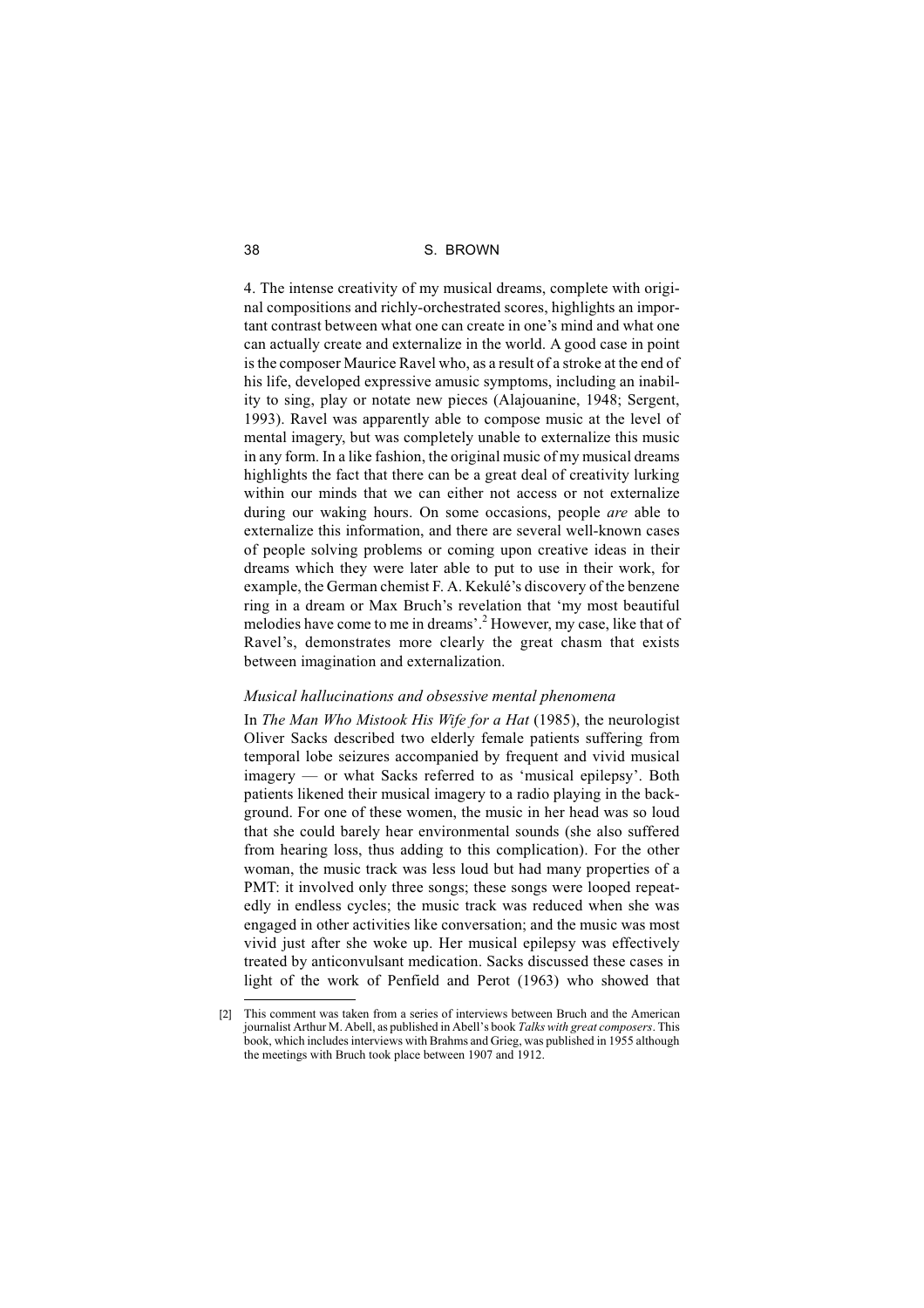electrical stimulation of the awake human brain, especially the superior temporal lobe, could on many occasions elicit vivid memories for specific songs familiar to the patients, often in full score. Whether these experiences were induced by seizure or by electrical stimulation, the patients always heard a limited number of songs played over and over again. Interestingly, Penfield and Perot discussed their results in terms of split consciousness or what they called 'double consciousness'.

There is a sizable literature about musical hallucinations that is of relevance to a study of musical imagery. A series of literature searches of the term 'musical hallucinations' on the Medline and PsychINFO databases came up with around 100 publications in the last 25 years (many of them case studies and letters), at least five time more than the whole literature devoted to musical imagery in healthy people during the same period. According to Evers and Ellger's (2004) comprehensive literature review of 132 cases, musical hallucinations tend to occur overwhelmingly in elderly women, especially those suffering from bilateral hearing loss and depression. Musical hallucinations are also associated with seizure activity (Berrios, 1990) as described above for Sacks' patients. Terao and Matsunaga (1999) described an interesting case of an elderly Japanese woman who experienced not only musical hallucinations but also repeated hearings of her verbal imagery. When she thought to herself 'I am going to bed', she heard that phrase repeatedly looped one hundred times thereafter. This phenomenon is known as 'thought echo' and is characteristic of schizophrenia, although this particular patient had no psychotic symptoms. Saba and Keshavan (1997) performed a comparative analysis of musical hallucinations and musical imagery in 16 schizophrenic patients. Ten of these patients said that the music came from 'inside their head' (thus being more akin to musical imagery than to musical hallucinations), while six said that the music came from outside. Interestingly, three of the latter patients reported hearing 'unfamiliar' music, something reminiscent of the original music of my dreams. One of these patients, a 27-year-old man, reported hearing unfamiliar guitar music during a time in his illness when he was learning to play the guitar. Finally, Zungu-Dirwayi *et al*. (1999) described two cases of musical 'obsessions', in other words intrusive and repetitive imagined musical tunes. Both profiles were strikingly similar to PMT's in their constancy and repetitiveness.

It is too early to identify the threads that tie these diverse phenomena together. It is tempting to speculate that abnormal functional activity in the posterior temporal lobe is the common link. In support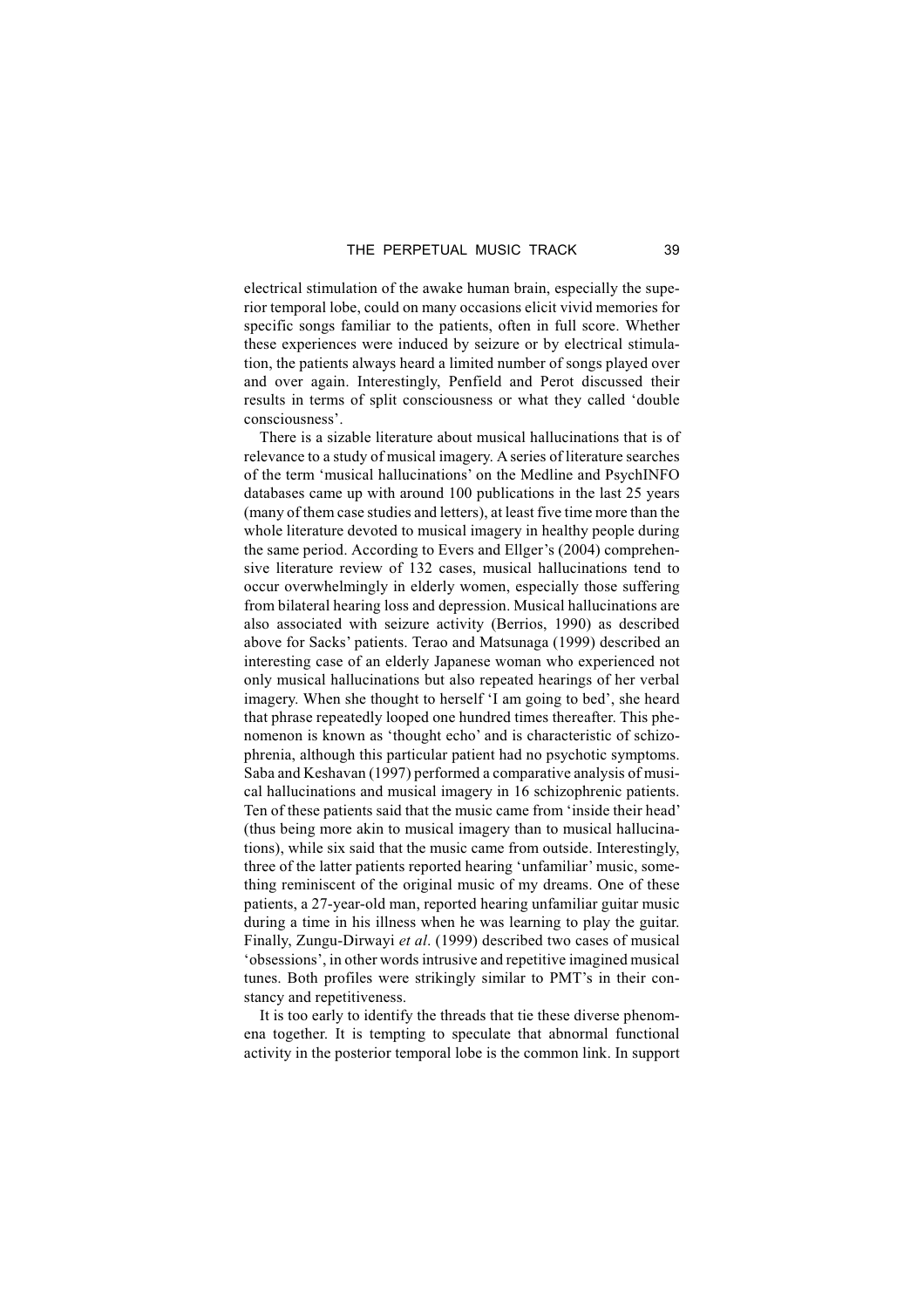of this, Griffiths (2000) performed positron emission tomography on six patients experiencing musical hallucinations secondary to acquired deafness. The neuroimaging data showed that musical hallucinations were associated with bilateral activity in the auditory association cortex of the planum temporale but not the primary auditory cortex in either hemisphere. Additional activity was found in motor-related areas such as the right frontal operculum, right basal ganglia, and bilateral cerebellum. These results jibe with current theorizing suggesting that auditory mental imagery has not only a covert sensory component to it but a covert motor-planning (i.e., articulatory) component as well (Shergill *et al*., 2001). In sum, musical hallucinations are an important yet neglected source of information in understanding musical imagery.

Rather than hallucination, perhaps the most relevant neurocognitive concept here is that of 'obsessive' mental phenomena, such as those associated with non-psychotic pseudohallucinations and with obsessive mentation. Van der Zwaard and Polak (2001) actually use the example of a melody stuck in one's head to make a point about this. I take the liberty of quoting them at length:

… the phenomenon of a melody stuck in one's mind meets all criteria of the concept of ('imaged') pseudohallucinations, for it is involuntary, internal, characterised by intact reality testing, and has an as-if character. Another example is obsessional imagery, a specific form of obsession. Obsessions are recurrent, persistent ideas, thoughts, impulses, or images that are egodystonic, which the individual is able to recognize as a product of his/her own mind. Obsessional imagery (the compulsion to call images to mind of mutilation, sexual acts, and practices of war) also has a striking similarity to supposed characteristics of pseudohallucinations. Reality testing remains intact, but in contrast to normal imagery, sensory vividness is high and the experiences are almost involuntarily (pp. 45–6).

Hence, the PMT might be a reasonable example of obsessive musical imagery, characterized not only by its repetitiveness but its involuntary nature.

#### *States of musical consciousness*

Table 1 provides a comparative summary of the features of four states of musical consciousness: (1) waking music perception; (2) my perpetual music track; (3) musical dreams; and (4) musical hallucinations. The PMT shares certain important features with waking music perception and musical hallucinations. With waking music perception it shares the waking state, interference by external sounds, and the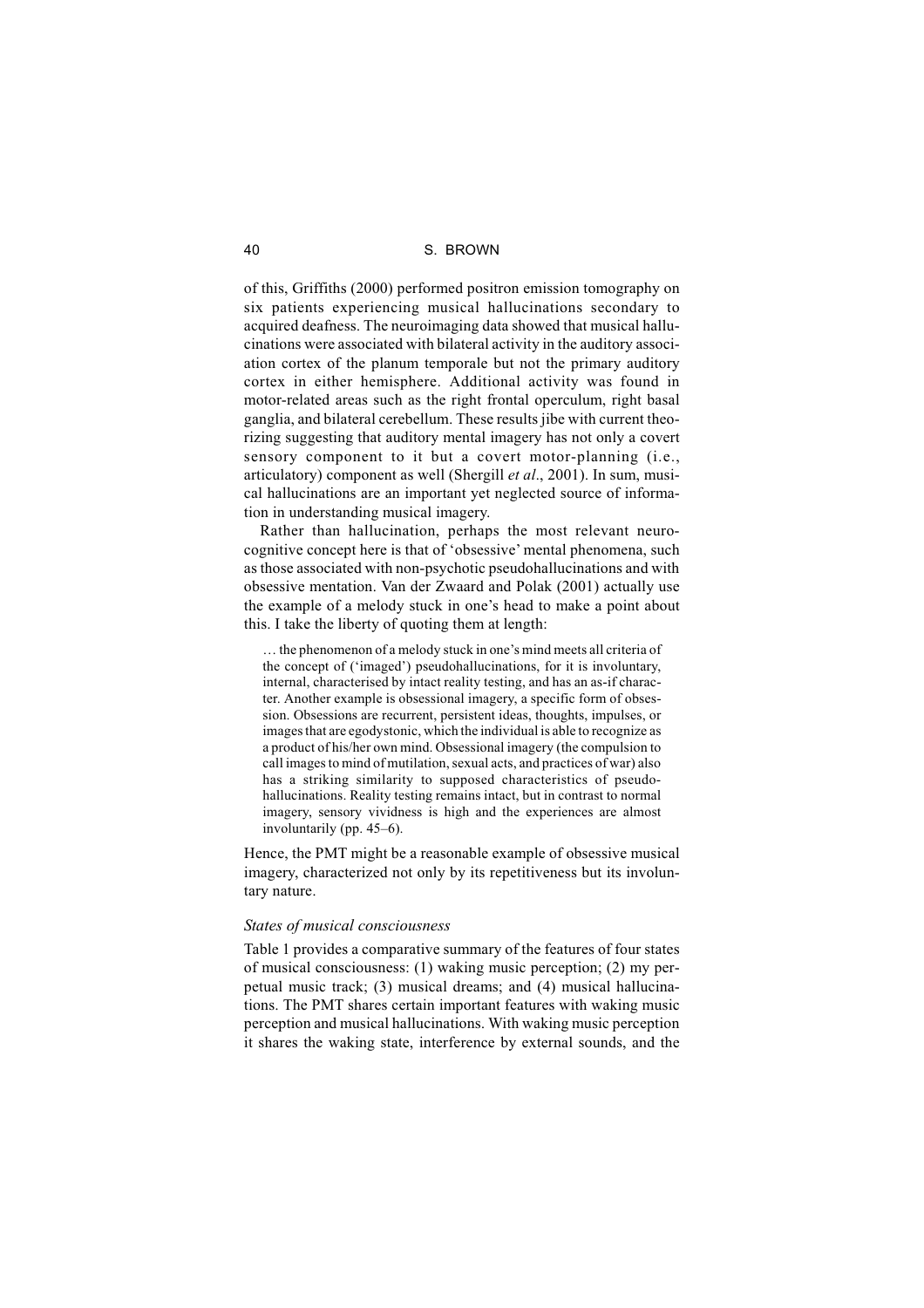# THE PERPETUAL MUSIC TRACK 41

|                                 | <b>Music</b><br>Perception | <b>Musical</b><br>Imagery | <b>Musical</b><br><b>Dreams</b> | <b>Musical</b><br><b>Hallucinations</b> |
|---------------------------------|----------------------------|---------------------------|---------------------------------|-----------------------------------------|
| Waking                          |                            |                           |                                 |                                         |
| <b>Perceived External</b>       |                            |                           |                                 |                                         |
| <b>External Interference</b>    |                            |                           |                                 |                                         |
| Automaticity                    |                            |                           |                                 |                                         |
| Looping                         |                            |                           |                                 |                                         |
| <b>Spontaneous Composing</b>    |                            |                           |                                 |                                         |
| <b>Distortion</b>               |                            |                           |                                 |                                         |
| <b>Corporeal Manifestations</b> |                            |                           |                                 |                                         |

*Table 1:* Four States of Musical Consciousness

This table presents a descriptive comparison of four states of musical consciousness according to a series of eight parameters. 'Musical Imagery' refers mainly to the data on the perpetual music track (PMT) described in this paper. Interpretation of parameters and symbols:

| Waking                    | waking state $(+)$ or not $(-)$ ;                                                                |
|---------------------------|--------------------------------------------------------------------------------------------------|
| <b>Perceived External</b> | music perceived as being external $(+)$ rather<br>than internally-generated $(-)$ ;              |
| External Interference     | interference by external sounds $(+)$ or not $(-)$ ;                                             |
| Automaticity              | a continuous music track $(+)$ or not $(-)$ ;                                                    |
| Looping                   | looping $(+)$ or not $(-)$ of fragments or whole<br>pieces;                                      |
| Spontaneous Composing     | = whether original music is ever<br>spontaneously composed in this state $(+)$<br>or not $(-)$ : |
| Distortion                | whether familiar music ever appears in a<br>distorted form $(+)$ or not $(-)$ ;                  |
| Corporeal Manifestations  | $=$ the occurrence of body manifestations $(+)$<br>or not $(-)$ .                                |
|                           |                                                                                                  |

existence of corporeal manifestations. With musical hallucinations it shares the additional features of automaticity and looping.<sup>3</sup> But with musical dreams, it shares virtually nothing (at least not at the acoustic level). In fact, inspection of the table reveals that *the dream state is nearly the reverse state of the PMT*, making it more of an antithesis to the PMT than waking music perception.

<sup>[3]</sup> Whether musical hallucinations involve distortions and corporeal manifestations I have not be able to glean from the literature.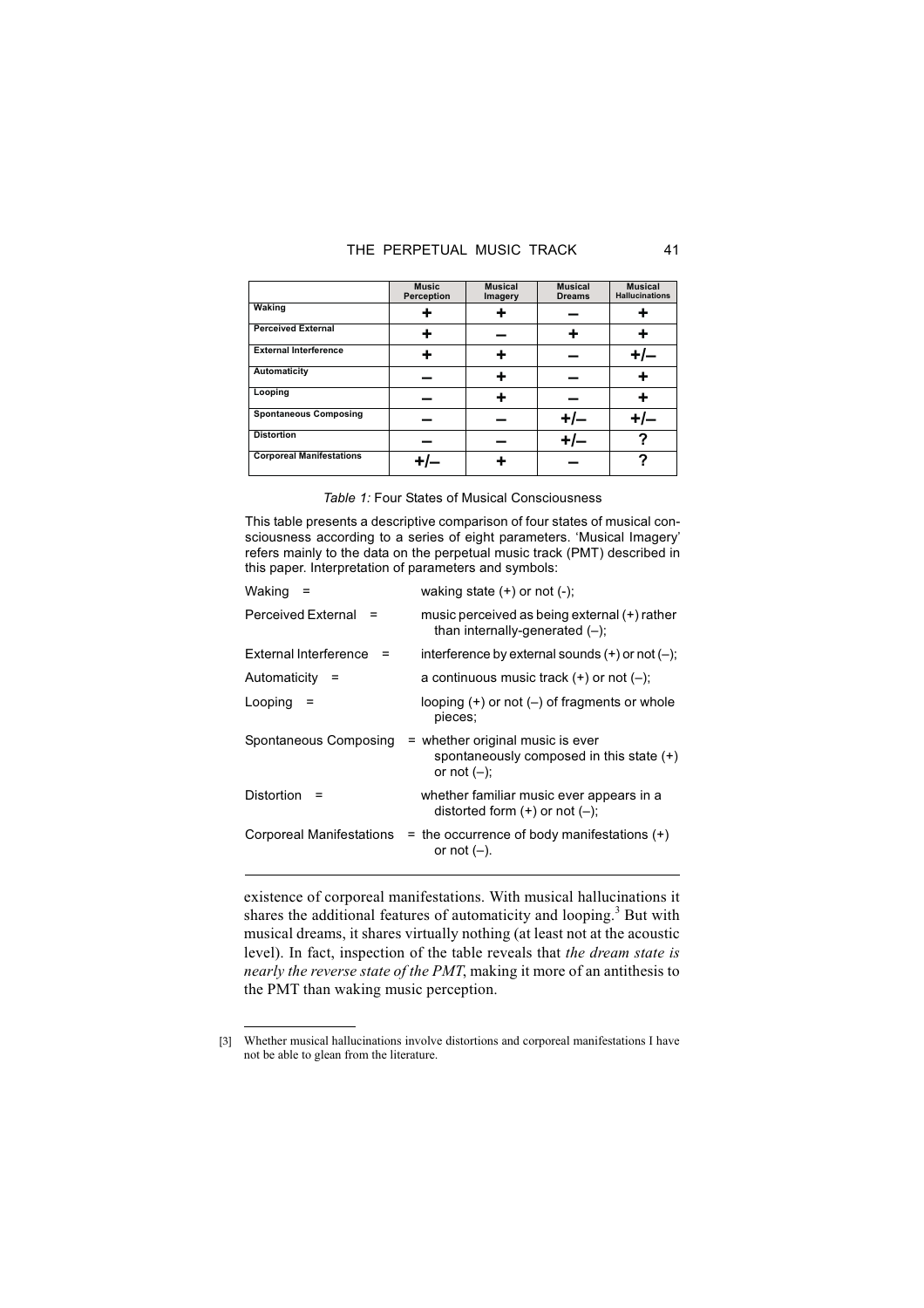# *To have or to have not*

Perhaps the last word about the PMT should be left for its emotional effects on the imager. As mentioned earlier, having a PMT is mostly a distraction from the business of daily living. If given the choice, I would make my musical imagery voluntary and controllable, and this applies to both the body manifestations and the imagery itself. The most ironic and paradoxical part of the phenomenon is that the musical passages that get looped most strongly are often those that tend to be the most emotive and aesthetic for me. Yet the effect of looping is to create a very disturbing and distracting situation in my daily life. We all know the old proverb that 'too much of a good thing can be bad for you'. Apparently, this applies to the most beautiful passages of music as well.

#### *Acknowledgements*

I am grateful to Andrea Halpern (Bucknell University) and Lawrence Zbikowski (University of Chicago) for their critical reading of the manuscript and for their suggestions to improve it.

#### **References**

- Abell, A.M. (1955), *Talks With Great Composers* (New York: Philosophical Library).
- Alajouanine, T. (1948) 'Aphasia and artistic realisation', *Brain*, **71**, pp. 229–41.
- Berrios, G.E. (1990), 'Musical hallucinations: A historical and clinical study', *British Journal of Psychiatry*, **156**, pp. 188–94.
- Bulkeley, K. (1997), *An Introduction to the Psychology of Dreaming* (Westport, CT: Greenwood Publishing Group).
- Dennett, D.C. (1991), *Consciousness Explained* (Boston, MA: Little, Brown).
- Engel, A.K., Fries, P., Konig, P., Brecht, M. & Singer, W. (1999), 'Temporal binding, binocular rivalry, and consciousness', *Consciousness and Cognition*, **8**, pp. 128–51.
- Evers, S. & Ellger, T. (2004), 'The clinical spectrum of musical hallucinations', *Journal of Neurological Sciences,* **227**, pp. 55–65.
- Godøy, R.I. & Jørgensen, H. (ed. 2001), *Musical Imagery* (Lisse: Swets & Zeitlinger).
- Griffiths, T.D. (2000), 'Musical hallucinosis in acquired deafness: Phenomenology and brain substrate', *Brain,* **123**, pp. 2065–76.
- Halpern, A.R. (1988a), 'Mental scanning in auditory imagery for songs', *Journal of Experimental Psychology: Learning, Memory and Cognition*, **14**, pp. 434–43.
- Halpern, A.R. (1988b), 'Perceived and imagined tempos of familiar songs', *Music Perception*, **6**, pp. 193–202.
- Halpern, A.R. (1989), 'Memory for the absolute pitch of familiar songs', *Memory and Cognition*, **17**, pp. 572–81.
- Halpern, A.R. (1992), 'Musical aspects of auditory imagery', in Reisberg (1992).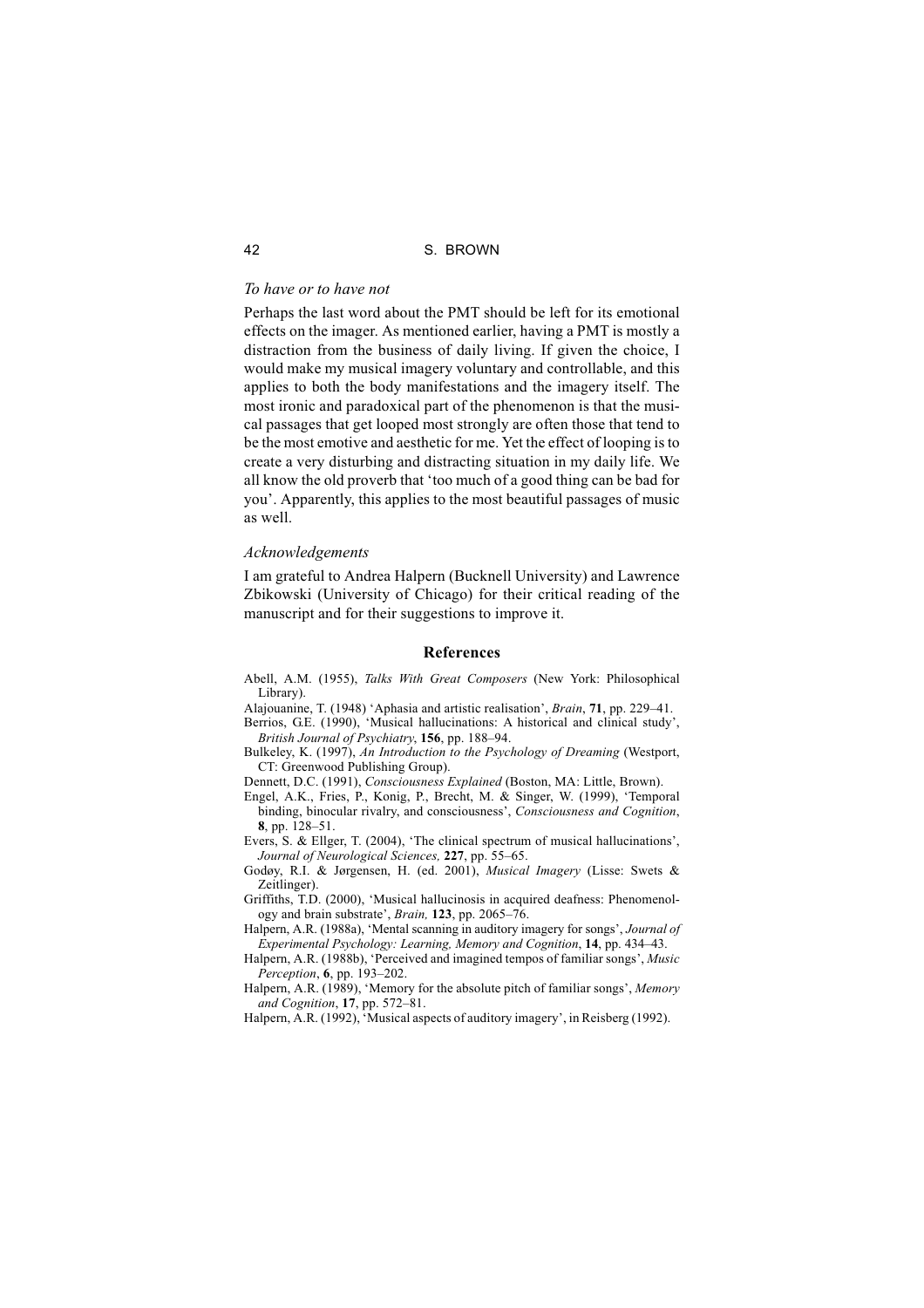- Halpern, A.R. & Zatorre, R.J. (1999), 'When that tune runs through your head: A PET investigation of auditory imagery for familiar melodies', *Cerebral Cortex*, **9**, pp. 697–704.
- Halpern, A.R., Zatorre, R.J., Bouffard, M. & Johnson, J.A. (2004), 'Behavioral and neural correlates of perceived and imagined musical timbre', *Neuropsychologia,* **42**, pp. 1282–92.
- Humphreys, G.W. (2003), 'Conscious visual representations built from multiple binding processes: Evidence from neuropsychology', *Progress in Brain Research,* **142**, pp. 243–55.
- Kinsbourne, M. (1988), 'Integrated field theory of consciousness', in *Consciousness In Contemporary Science*, ed. A.J. Marcel & E. Bisiach (Oxford: Oxford University Press).
- Kinsbourne, M. (1995), 'Models of consciousness: Serial or parallel in the brain?', in *The Cognitive Neurosciences*, ed. M.S. Gazzaniga (Cambridge, MA: MIT Press).
- Levitin, D.J. & Rogers, S.E. (2005), 'Absolute pitch: Perception, coding and controversies', *Trends in Cognitive Sciences*, **9**, pp. 26–33.
- Lomax, A. (1968), *Folk Song Style and Culture* (New Brunswick: Transaction Books).
- MacKay, D.G. (1992), 'Constraints on theories of inner speech', in Reisberg (1992).
- McGuire, P.K., Silbersweig, D.A., Murray, R.M., David, A.S., Frackowiak, R.S.J. & Frith, C.D. (1996), 'Functional anatomy of inner speech and auditory verbal imagery', *Psychological Medicine*, **26**, pp. 29–38.
- Meister, I.G., Krings, T., Foltys, H., Boroojerdi, B., Müller, M., Töpper, R. & Thron, A. (2004), 'Playing piano in the mind: An fMRI study on music imagery and performance in pianists', *Cognitive Brain Research,* **19**, pp. 219–28.
- Murphy, K., Corfield, D.R., Guz, A., Fink, G.R., Wise, R.J.S., Harrison, J. & Adams, L. (1997), 'Cerebral areas associated with motor control of speech in humans', *Journal of Applied Physiology*, **83**, pp. 1438–47.
- Penfield, W. & Perot, P. (1963), 'The brain's record of visual and auditory experience: A final summary', *Brain*, **86**, pp. 595–696.
- Penhune, V.B., Zatorre, R.J. & Evans, A.C. (1998), 'Cerebellar contributions to motor timing: A PET study of auditory and visual rhythm reproduction', *Journal of Cognitive Neuroscience*, **10**, pp. 752–65.
- Rao, S.M., Harrington, D.L., Haaland, K.Y., Bobholz, J.A., Cox, R.W. & Binder, J.R. (1997), 'Distributed neural systems underlying the timing of movements', *Journal of Neuroscience*, **17**, pp. 5528–35.
- Reisberg, D. (ed. 1992), *Auditory Imagery* (Hillsdale, NJ: Erlbaum).
- Revonsuo, A. (1999), 'Binding and the phenomenal unity of consciousness', *Consciousness and Cognition*, **8**, pp. 173–85.
- Saba, P.R. & Keshavan, M.S. (1997), 'Musical hallucinations and musical imagery: Prevalence and phenomenology in schizophrenic inpatients', *Psychopathology*, **30**, pp. 185–90.
- Sacks, O. (1985), *The man who mistook his wife for a hat* (London: Picador).
- Sergent, J. (1993), 'Music, the brain and Ravel', *Trends in Neuroscience*, **16**, pp. 168–72.
- Shergill, S.S., Bullmore, E.T., Brammer, M.J., Williams, S.C.R., Murray, R.M. & McGuire, P.K. (2001), 'A functional study of auditory verbal imagery', *Psychological Medicine,* **31**, pp. 241–53.
- Smith, J.D., Wilson, M. & Reisberg, D. (1995), 'The role of subvocalization in auditory imagery', *Neuropsychologia*, **33**, pp. 1433–54.
- Smythies, J. (1999), 'Consciousness: Some basic issues: A neurophilosophical perspective', *Consciousness and Cognition*, **8**, pp. 164–72.